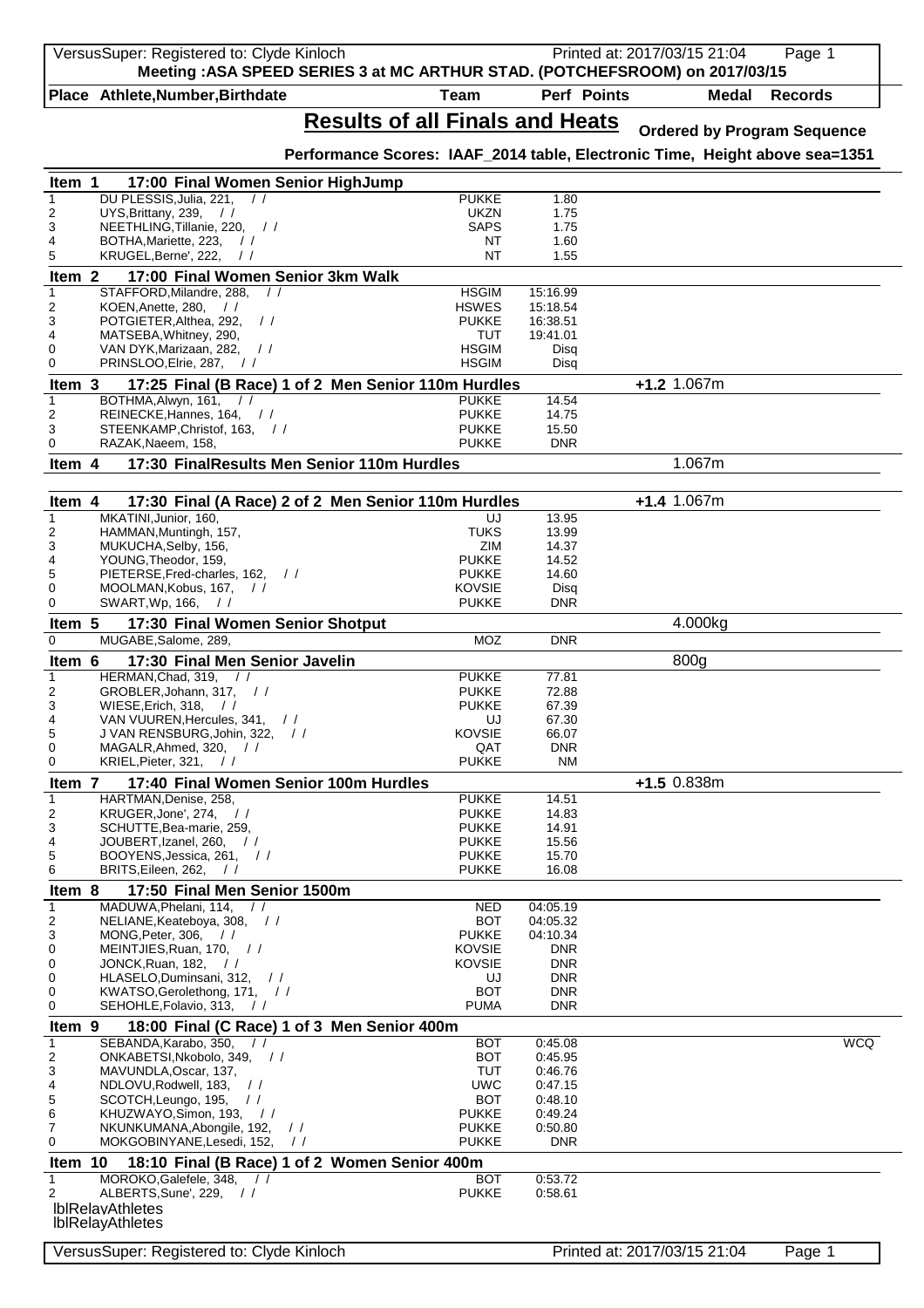|                   | VersusSuper: Registered to: Clyde Kinloch                                               |                              |                     | Printed at: 2017/03/15 21:04 | Page 2         |
|-------------------|-----------------------------------------------------------------------------------------|------------------------------|---------------------|------------------------------|----------------|
|                   | Meeting : ASA SPEED SERIES 3 at MC ARTHUR STAD. (POTCHEFSROOM) on 2017/03/15            |                              |                     |                              |                |
|                   | Place Athlete, Number, Birthdate                                                        | <b>Team</b>                  | Perf Points         | <b>Medal</b>                 | <b>Records</b> |
| 3<br>4            | JORDAAN, Inge-lynne, 232,<br>$\frac{1}{2}$<br>VAN HEERDEN, Lieze, 231,<br>$\frac{1}{2}$ | <b>PUKKE</b><br><b>PUKKE</b> | 0:59.59<br>1:00.52  |                              |                |
| 5                 | SADA, Tanita, 233,<br>$\prime$                                                          | <b>PUKKE</b>                 | 1:02.72             |                              |                |
| 0                 | PERELAER, Danike, 235,<br>$\frac{1}{2}$                                                 | <b>NED</b>                   | <b>DNR</b>          |                              |                |
| Item 11           | 18:20 Final (C Race) 1 of 3 Men Senior 100m                                             |                              |                     | $+1.2$                       |                |
| $\mathbf{1}$<br>0 | MCOSELI, Avumile, 106,<br>OOSTHUIZEN, Lenku, 295,<br>$\frac{1}{2}$                      | UJ<br><b>PUKKE</b>           | 11.23<br>Disq       |                              |                |
| 0                 | <b>UYS.Lc. 110.</b>                                                                     | UJ                           | Disq                |                              |                |
| 0                 | SEKGOPI, Thabiso, 328,<br>$\frac{1}{2}$                                                 | <b>BOT</b>                   | <b>DNR</b>          |                              |                |
| Item 12           | 18:25 Final (B Race) 2 of 3 Men Senior 100m                                             |                              |                     | $+1.3$                       |                |
| $\mathbf{1}$<br>2 | VAN DER MERWE, Johan, 298,<br>$\frac{1}{2}$<br>HITGE, Quintin, 296, //                  | <b>PUKKE</b><br><b>PUKKE</b> | 10.83<br>10.86      |                              |                |
| 3                 | JOOSTE, Gerick, 165, //                                                                 | <b>PUKKE</b>                 | 10.88               |                              |                |
| 4                 | MABYANE, Phenyo, 294, //                                                                | <b>SMITH</b>                 | 11.08               |                              |                |
| 5<br>0            | SHAAI, Mackson, 293,<br>$\frac{1}{2}$<br>KHUNOU, Tumisang, 109,                         | <b>SMITH</b><br>UJ           | 11.38<br><b>DNR</b> |                              |                |
| 0                 | MAVIE, Dinis, 102,                                                                      | MOZ                          | <b>DNR</b>          |                              |                |
| Item 13           | 18:30 FinalResults Men Senior 100m                                                      |                              |                     |                              |                |
|                   |                                                                                         |                              |                     |                              |                |
| Item 13           | 18:30 Final (A Race) 3 of 3 Men Senior 100m                                             |                              |                     | $+0.5$                       |                |
| $\mathbf{1}$      | VAN TONDER, Leroux, 327,<br>$\prime$                                                    | <b>AMAC</b>                  | 10.40               |                              |                |
| 2<br>3            | MOTUKISI, Keene, 100,<br>MATSENJWA, Sibusiso, 121,                                      | <b>BOT</b><br><b>SWA</b>     | 10.42<br>10.47      |                              |                |
| 4                 | MOTHIBI, Karabo, 105,                                                                   | <b>BOT</b>                   | 10.47               |                              |                |
| 5<br>6            | NOBLE, Ethan, 103,<br>SEBELE, Ditiro, 101,                                              | <b>BAC</b><br>BOT            | 10.57<br>10.65      |                              |                |
| 7                 | GOMBA, Azola, 107,                                                                      | UJ                           | 10.90               |                              |                |
| 8                 | LINNEN, Tyler, 104,                                                                     | <b>BAC</b>                   | 11.25               |                              |                |
| Item 14           | 18:30 Final Men Senior HighJump                                                         |                              |                     |                              |                |
| $\mathbf{1}$      | ELLIS, Garth, 335,                                                                      | <b>MADIBA</b>                | 2.05                |                              |                |
| 2<br>3            | PRINSLOO, Sarel, 315, //<br>KRAUSE, Christo, 316,<br>$\frac{1}{2}$                      | <b>PUKKE</b><br><b>PUKKE</b> | 2.03<br>2.00        |                              |                |
| 0                 | LINKS, Mpho, 314,<br>$\frac{1}{2}$                                                      | <b>PUKKE</b>                 | DNR.                |                              |                |
| $\mathbf 0$       | TSHIUNZA, Jean, 177,                                                                    | TUT                          | <b>NM</b>           |                              |                |
| Item 15           | 18:30 Final Men Senior Shotput                                                          |                              |                     | 7.260kg                      |                |
| $\mathbf{1}$<br>2 | ENGELBRECHT, Jaco, 323,<br>LAMBRECHTS, Burger Jnr, 334, //                              | UJ<br>TUKS                   | 19.77<br>18.04      |                              |                |
| 3                 | BLIGNAUT, Kyle, 324,<br>$\frac{1}{2}$                                                   | UJ                           | 17.67               |                              |                |
| 4                 | VAN ROOYEN, Constand, 325,<br>$\frac{1}{2}$                                             | <b>PUKKE</b>                 | 16.20               |                              |                |
| Item 16           | 18:35 Final (B Race) 1 of 2 Women Senior 100m                                           |                              |                     | $+0.6$                       |                |
| 1<br>2            | PIETERSE, Lente, 207, //<br>J VAN VUUREN, Anushka, 204,<br>$\frac{1}{2}$                | <b>PUKKE</b><br>UJ           | 12.01<br>12.50      |                              |                |
| 0                 | JORDAAN, Olivia, 201,                                                                   | <b>PUKKE</b>                 | <b>DNR</b>          |                              |                |
| Item 17           | 18:40 FinalResults Women Senior 100m                                                    |                              |                     |                              |                |
|                   |                                                                                         |                              |                     |                              |                |
| Item 17           | 18:40 Final (A Race) 2 of 2 Women Senior 100m                                           |                              |                     | $+1.3$                       |                |
| $\mathbf{1}$      | PARKER, Nabeelah, 202,<br>$\prime$ /                                                    | BAC                          | 11.68               |                              |                |
| 2<br>3            | MATLHAKU, Loungo, 200,<br>$\frac{1}{2}$<br>VAN WYK, Anel, 208,<br>$\frac{1}{2}$         | <b>BOT</b><br><b>PUKKE</b>   | 11.89<br>12.08      |                              |                |
| 4                 | JONES, Cherese, 203,                                                                    | <b>TUKS</b>                  | 12.18               |                              |                |
| 5<br>6            | STRAMROOD, Louisa, 205,<br>NAGEL, Amanda, 209,<br>$\frac{1}{2}$                         | UJ<br><b>PUKKE</b>           | 12.50<br>12.64      |                              |                |
| 7                 | KGOPANE, Lerato, 206,                                                                   | <b>TUT</b>                   | 13.18               |                              |                |
| Item 18           | 19:00 Final Women Senior LongJump                                                       |                              |                     |                              |                |
| $\mathbf{1}$      | PRINSLOO, Lynique, 276,                                                                 | UJ                           | 6.43                | $+1.0$                       |                |
| 2                 | KRUGER, Jone', 274, //                                                                  | <b>PUKKE</b>                 | 5.82                | $+2.0$                       |                |
| 3<br>0            | SMIT, Nicholeen, 273,<br>KRUGER, Kristien, 275,<br>$\frac{1}{2}$                        | NΤ<br><b>PUKKE</b>           | 5.73<br>DNR         | $+0.9$                       |                |
| Item 19           | 19:00 Final Women Senior Javelin                                                        |                              |                     | 600g                         |                |
| $\mathbf{1}$      | VILJOEN, Sunette, ,<br>$\frac{1}{2}$                                                    | <b>PUKKE</b>                 | 62.82               |                              | <b>WCQ</b>     |
| 2                 | VAN DYK, Jo-ane', 283,<br>$\frac{1}{2}$                                                 | <b>PUKKE</b>                 | 53.27               |                              |                |
| 3<br>4            | BRITS, Tamzin, 285,<br>$\frac{1}{2}$<br>ROSUN, Jessika, 215, //                         | <b>PUKKE</b><br><b>MAR</b>   | 50.50<br>48.85      |                              |                |
| 5                 | VAN VREDEN, Linda, 286, //                                                              | BRAK                         | 46.82               |                              |                |
| 6                 | COLLIN, Vanessa, 214,<br>$\frac{1}{2}$                                                  | <b>MAR</b>                   | 45.16               |                              |                |
| 7<br>8            | LAMPRECHT, Leandri, 281,<br>NIEUWENHUIZEN, Carli, 284,<br>$\frac{1}{2}$                 | NT<br><b>PUKKE</b>           | 44.35<br>44.27      |                              |                |
| Item 20           | 19:00 Final (B Race) 1 of 2 Men Senior 400m Hurdles                                     |                              |                     | 0.914m                       |                |
| 1                 | ROBERTS, Rivaldo, 149,                                                                  | <b>TUKS</b>                  | 0:53.83             |                              |                |
| 2                 | JOOSTE, Marco, 153,                                                                     | <b>PUKKE</b>                 | 0:53.90             |                              |                |
|                   | <b>IblRelavAthletes</b><br><b>IblRelayAthletes</b>                                      |                              |                     |                              |                |
|                   |                                                                                         |                              |                     |                              |                |
|                   | VersusSuper: Registered to: Clyde Kinloch                                               |                              |                     | Printed at: 2017/03/15 21:04 | Page 2         |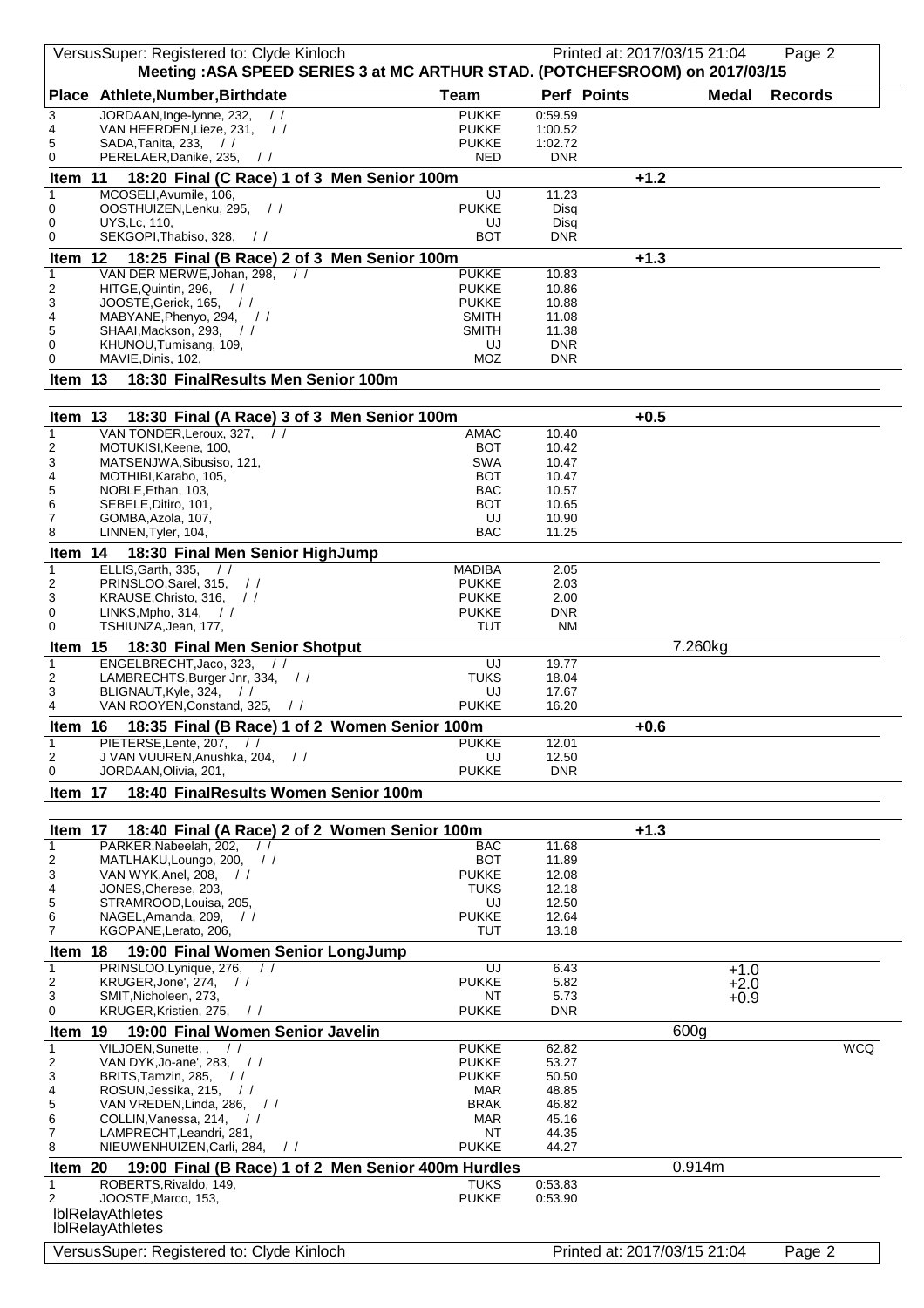|                         | VersusSuper: Registered to: Clyde Kinloch<br>Meeting: ASA SPEED SERIES 3 at MC ARTHUR STAD. (POTCHEFSROOM) on 2017/03/15 |                              |                          | Printed at: 2017/03/15 21:04 | Page 3         |
|-------------------------|--------------------------------------------------------------------------------------------------------------------------|------------------------------|--------------------------|------------------------------|----------------|
|                         | Place Athlete, Number, Birthdate                                                                                         | Team                         | Perf Points              | <b>Medal</b>                 | <b>Records</b> |
| 3<br>4                  | JACOBS, Edrich, 300, //<br>PIENAAR, Nathan, 299, //                                                                      | <b>PUKKE</b><br><b>PUKKE</b> | 0:56.43<br>0:57.22       |                              |                |
| Item 21                 | 19:05 FinalResults Men Senior 400m Hurdles                                                                               |                              |                          | 0.914m                       |                |
|                         |                                                                                                                          |                              |                          |                              |                |
| Item 21<br>$\mathbf{1}$ | 19:05 Final (A Race) 2 of 2 Men Senior 400m Hurdles<br>HAMMAN, Leroux, 155,                                              | <b>TUKS</b>                  | 0:49.70                  | 0.914m                       |                |
| 2                       | VAN ZYL,Lj,,<br>$\frac{1}{2}$                                                                                            | <b>TUKS</b>                  | 0:49.99                  |                              |                |
| 3<br>4                  | PRETORIUS, Constant, 150,<br>BORMAN, Marcus, 301,<br>$\frac{1}{2}$                                                       | <b>TUKS</b><br><b>PUKKE</b>  | 0:50.68<br>0:53.92       |                              |                |
| 0                       | BENEKE, Pc, 333,<br>$\frac{1}{2}$                                                                                        | <b>TUKS</b>                  | <b>DNR</b>               |                              |                |
| 0<br>0                  | MACHAVA, Creve, 154,<br>MATHOPA, Tshegofatso, 302, //                                                                    | MOZ<br><b>TUT</b>            | <b>DNR</b><br><b>DNF</b> |                              |                |
| 0                       | MOGOWANE, Kefilwe, 303,<br>$\frac{1}{2}$                                                                                 | <b>TUT</b>                   | <b>DNF</b>               |                              |                |
| Item 22<br>$\mathbf{1}$ | 19:15 Final Women Senior 400m Hurdles<br>MOOLMAN, Anneri, 252,<br>$\frac{1}{2}$                                          | KOVSIE                       | 0:57.83                  | 0.762m                       |                |
| 2                       | LEUVENNINK, Chanel, 250,                                                                                                 | <b>TUKS</b>                  | 0:59.61                  |                              |                |
| 3                       | TSETSEWA, Cynthia, 251,                                                                                                  | <b>PUKKE</b>                 | 1:01.15                  |                              |                |
| Item 23<br>$\mathbf{1}$ | 19:25 Final Women Senior 3000m<br>SEMENYA, Caster,,<br>$\frac{1}{2}$                                                     | <b>PUKKE</b>                 | 09:36.29                 |                              |                |
| 2                       | MOLOTSANE, Kesa, 269,<br>$\frac{1}{2}$                                                                                   | <b>KOVSIE</b>                | 09:37.46                 |                              |                |
| 3<br>4                  | WEITSZ, Simonay, 265, //<br>PHALULA, Lebogang, 218, //                                                                   | <b>BOXER</b><br><b>BOXER</b> | 09:39.86<br>09:43.40     |                              |                |
| 5                       | MAKHANYA, Mapaska, 270, //<br>LOUW, Nicole, 271, //                                                                      | OAC<br><b>KPMG</b>           | 09:48.88<br>09:52.83     |                              |                |
| 6<br>7                  | GELDERBLOM, Sherilene, 268, //                                                                                           | <b>PUKKE</b>                 | 09:54.66                 |                              |                |
| 8                       | VAN DER MERWE, Nicole, 217, //                                                                                           | <b>KPMG</b><br><b>PUKKE</b>  | 10:10.81                 |                              |                |
| 9<br>10                 | MCLOUD, Bernadene, 266, //<br>MADOA, Pam, 267, //                                                                        | <b>PUKKE</b>                 | 10:14.21<br>10:26.09     |                              |                |
| 11<br>12                | COETZEE, Aneta, 237, //<br>MULDER, Lizandre, 272,<br>$\frac{1}{2}$                                                       | NED<br>KOVSIE                | 10:33.98<br>10:40.91     |                              |                |
| Item 24                 | 19:40 Final Women Senior 200m                                                                                            |                              |                          | $+0.3$                       |                |
| $\mathbf{1}$            | MATLHAKU, Loungo, 200,<br>$\frac{1}{2}$                                                                                  | <b>BOT</b>                   | 23.99                    |                              |                |
| 2<br>3                  | HAUPT, Robyn, 219,<br>LUTZ, Julia, 212,<br>$\frac{1}{2}$                                                                 | <b>BAC</b><br>GC             | 24.78<br>24.91           |                              |                |
| 4                       | STRAMROOD, Louisa, 205,                                                                                                  | UJ                           | 25.56                    |                              |                |
| 0                       | JORDAAN, Olivia, 201,<br>19:45 Final (B Race) 1 of 2 Men Senior 200m                                                     | <b>PUKKE</b>                 | <b>DNR</b>               | $+0.7$                       |                |
| Item 25<br>$\mathbf{1}$ | SEBELE, Ditiro, 101,                                                                                                     | <b>BOT</b>                   | 21.65                    |                              |                |
| 2                       | NDLOVU, Rodwell, 183, //                                                                                                 | <b>UWC</b>                   | 21.73                    |                              |                |
| 3<br>4                  | GOMBA, Azola, 107,<br><b>UYS, Lc, 110,</b>                                                                               | UJ<br>UJ                     | 22.39<br>22.45           |                              |                |
| 0<br>0                  | SEKGOPI, Thabiso, 328,<br>$\frac{1}{2}$<br>MAOTOANONG, Leaname, 126,                                                     | <b>BOT</b><br>BOT            | <b>DNR</b><br><b>DNR</b> |                              |                |
| 0                       | SERIBE, Pako, 127,                                                                                                       | BOT                          | <b>DNR</b>               |                              |                |
| Item 26                 | 19:50 FinalResults Men Senior 200m                                                                                       |                              |                          |                              |                |
| Item 26                 | 19:50 Final (A Race) 2 of 2 Men Senior 200m                                                                              |                              |                          | $+0.6$                       |                |
| $\mathbf{1}$<br>2       | SIMBINE, Akani, ,<br>$\frac{1}{2}$<br>MAKWALA, Isaac, 116,                                                               | <b>TUKS</b><br><b>BOT</b>    | 20.32<br>20.62           |                              | <b>WCQ</b>     |
| 3                       | MUNYAI, Clarence, 336,<br>$\frac{1}{2}$                                                                                  | <b>TUKS</b>                  | 20.67                    |                              |                |
| 4<br>5                  | MATSENJWA, Sibusiso, 121,<br>MOTUKISI, Keene, 100,                                                                       | SWA<br><b>BOT</b>            | 20.77<br>21.17           |                              |                |
| 6                       | VAN WYK, Chederick, 197,<br>$\frac{1}{2}$                                                                                | <b>PUKKE</b>                 | 21.24                    |                              |                |
| 0<br>0                  | SELEBI, Tebogo, 119,<br>CHAIMITE, Filipe, 120,                                                                           | UJ<br><b>MOZ</b>             | <b>DNR</b><br><b>DNR</b> |                              |                |
| Item 27                 | 19:55 Final (C Race) 1 of 3 Men Senior 800m                                                                              |                              |                          |                              |                |
| $\mathbf{1}$            | NCUBE, Blessed, 187,<br>$\frac{1}{2}$                                                                                    | <b>ENDURA</b>                | 1:53.39                  |                              |                |
| 2<br>3                  | EBERSOHN, Abrie, 117,<br>$\frac{1}{2}$<br>GROBLER, Gronighan, 180, //                                                    | NED<br><b>PUKKE</b>          | 1:53.75<br>1:53.80       |                              |                |
| 4                       | WILLIAMS, Johnny, 118,<br>$\frac{1}{2}$                                                                                  | NED                          | 1:54.35                  |                              |                |
| 5<br>6                  | PIETERSE, Emile, 310,<br>$\prime$<br>NYALUNGU, Mac, 185,<br>$\frac{1}{2}$                                                | <b>PUKKE</b><br><b>PUKKE</b> | 1:54.64<br>1:56.65       |                              |                |
| 7                       | MATI, Maliviwe, 115, $\frac{1}{10}$<br>GOUWS, Ruben, 184, //                                                             | <b>PUKKE</b><br><b>PUKKE</b> | 1:59.04<br>1:59.25       |                              |                |
| 8<br>0                  | BOTHA, Deon, 186,<br>$\frac{1}{2}$                                                                                       | <b>ENDURA</b>                | <b>DNR</b>               |                              |                |
| 0                       | DE VILLIERS, Casper, 181,<br>$\frac{1}{2}$                                                                               | <b>PUKKE</b>                 | <b>DNR</b>               |                              |                |
| Item 28<br>$\mathbf{1}$ | 20:00 Final (B Race) 2 of 3 Men Senior 800m<br>TSHITE, Tshepo, 125,                                                      | NED                          | 1:48.12                  |                              |                |
| 2                       | BASSON, Tian, 141,                                                                                                       | <b>EAGLE</b>                 | 1:48.65                  |                              |                |
| 3<br>4                  | MADIBA, Thapelo, 140,<br>MADIBA, Themba, 142,                                                                            | UJ<br><b>EAGLE</b>           | 1:48.78<br>1:48.99       |                              |                |
|                         | <b>IblRelavAthletes</b>                                                                                                  |                              |                          |                              |                |
|                         | <b>IblRelayAthletes</b>                                                                                                  |                              |                          |                              |                |
|                         | VersusSuper: Registered to: Clyde Kinloch                                                                                |                              |                          | Printed at: 2017/03/15 21:04 | Page 3         |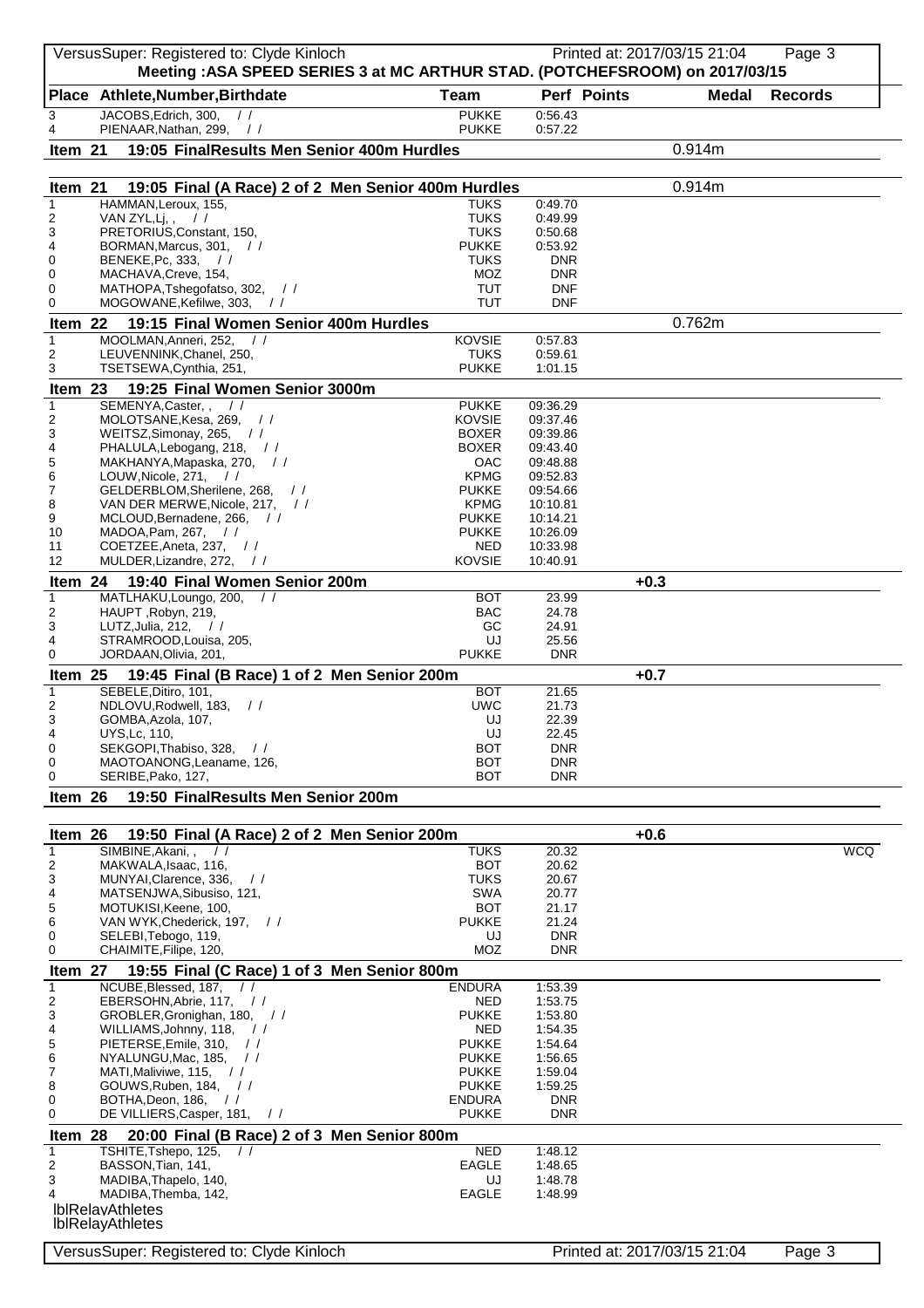|                         | VersusSuper: Registered to: Clyde Kinloch                                                                        |                               | Printed at: 2017/03/15 21:04 |              | Page 4         |
|-------------------------|------------------------------------------------------------------------------------------------------------------|-------------------------------|------------------------------|--------------|----------------|
|                         | Meeting : ASA SPEED SERIES 3 at MC ARTHUR STAD. (POTCHEFSROOM) on 2017/03/15<br>Place Athlete, Number, Birthdate | <b>Team</b>                   | Perf Points                  | <b>Medal</b> | <b>Records</b> |
| 5                       | JONCK, Ruan, 182,<br>$\frac{1}{2}$                                                                               | <b>KOVSIE</b>                 | 1:50.95                      |              |                |
| 6                       | MADONSELA, Vuni, 330,<br>$\frac{1}{2}$                                                                           | TUKS                          | 1:51.21                      |              |                |
| 7                       | MANONG, Lethlogonolo, 148, //                                                                                    | UJ                            | 1:52.86                      |              |                |
| 8<br>9                  | MACHABA, Tumelo, 139,<br>TSOTETSI, Morena, 188,<br>$\frac{1}{2}$                                                 | <b>PUKKE</b><br><b>ENDURA</b> | 1:52.92<br>1:54.03           |              |                |
| 10                      | VAN ROOYEN, Dillan, 196, //                                                                                      | <b>PUKKE</b>                  | 1:57.92                      |              |                |
| Item 29                 | 20:10 FinalResults Men Senior 800m                                                                               |                               |                              |              |                |
| Item 29                 | 20:10 Final (A Race) 3 of 3 Men Senior 800m                                                                      |                               |                              |              |                |
| $\mathbf{1}$            | UYS, Henco, 179,                                                                                                 | <b>PUKKE</b>                  | 1:49.03                      |              |                |
| 2<br>3                  | MASILO, Boitumelo, 146,<br>DERISON, Siyabonga, 144,                                                              | BOT<br><b>ESKOM</b>           | 1:49.78<br>1:49.83           |              |                |
| 4                       | SIBIYA, Nkosinathi, 339,<br>$\frac{1}{2}$                                                                        | MAD                           | 1:49.95                      |              |                |
| 5                       | MOTHOSOLA, William, 178, //                                                                                      | <b>NEL AC</b>                 | 1:50.58                      |              |                |
| 6<br>7                  | MATIWANE, Thabang, 145,<br>NCAMANE, Jabulane, 143,                                                               | UJ<br><b>EAGLE</b>            | 1:51.84<br>1:52.79           |              |                |
| 8                       | BAGOPI, Alaster, 338, //                                                                                         | <b>BOT</b>                    | 1:53.86                      |              |                |
| 9                       | SEOKE, Isaac, $337,$ //                                                                                          | <b>BOT</b>                    | 1:54.26                      |              |                |
| 0                       | MAMBA, Alberto, 138,                                                                                             | MOZ                           | <b>DNR</b>                   |              |                |
| Item 30<br>$\mathbf{1}$ | 20:20 Final Women Senior 800m<br>NICE, Anuscha, 243,                                                             | <b>TUKS</b>                   | 2:05.88                      |              |                |
| 2                       | LOFSTRAND, Gena, 245,                                                                                            | FF                            | 2:06.38                      |              |                |
| 3                       | SELLO, Ts'epang, 248, //                                                                                         | <b>KOVSIE</b>                 | 2:10.00                      |              |                |
| 4<br>5                  | DU PLEISSIS.Danel. 246.<br>$\frac{1}{2}$<br>SWIEGERS, Carina, 244,<br>$\frac{1}{2}$                              | <b>PUKKE</b><br><b>PUKKE</b>  | 2:11.94<br>2:13.42           |              |                |
| 6                       | BOON, Rhode, 249,<br>$\frac{1}{2}$                                                                               | <b>NED</b>                    | 2:14.47                      |              |                |
| 7                       | MARAIS, Stella, 347,<br>$\frac{1}{2}$                                                                            | <b>TUKS</b>                   | 2:15.83                      |              |                |
| 8<br>9                  | FERREIRA, Lizarie, 242, //<br>MENTZ, Marne, 247,<br>$\frac{1}{2}$                                                | <b>TUKS</b><br>KOVSIE         | 2:15.98<br>2:22.08           |              |                |
| 0                       | MARAIS, Danette, 241, //                                                                                         | <b>TUKS</b>                   | <b>DNR</b>                   |              |                |
| Item 31                 | 20:30 Final Men Senior 3000m                                                                                     |                               |                              |              |                |
| $\mathbf{1}$            | MOTSAU, Jerry, 309,<br>$\frac{1}{2}$                                                                             | <b>PUKKE</b>                  | 08:04.57                     |              |                |
| $\overline{2}$          | LEKOPA, Dikotsi, 113, //                                                                                         | NED                           | 08:07.95                     |              |                |
| 3<br>4                  | MMONE, Joel, 176,<br>$\frac{1}{2}$<br>MOSIAKO, Thabang, 174,<br>$\frac{1}{2}$                                    | <b>NED</b><br>NED             | 08:08.11<br>08:09.09         |              |                |
| 5                       | MANJA, David, 175,<br>$\frac{1}{2}$                                                                              | NED                           | 08:10.64                     |              |                |
| 6                       | ANDREAS, Jeromy, 332,<br>$\frac{1}{2}$                                                                           | UJ                            | 08:15.07                     |              |                |
| 7<br>8                  | MOKOPANE, Rantso, 169, //<br>KWATSO, Gerolethong, 171, //                                                        | <b>PUKKE</b><br><b>BOT</b>    | 08:22.38<br>08:27.56         |              |                |
| 9                       | MEINTJIES, Ruan, 170,<br>$\frac{1}{2}$                                                                           | KOVSIE                        | 08:28.11                     |              |                |
| 10                      | MASILO, Boitumelo, 146,                                                                                          | вот                           | 08:31.71                     |              |                |
| 11<br>12                | BOTHOBUTLE, Lucas, 168, //<br>SWANEPOEL, Clinton, 340,<br>$\frac{1}{2}$                                          | <b>PUKKE</b><br><b>KPMG</b>   | 08:41.01<br>08:50.68         |              |                |
| 13                      | MABU, Collins, 112, //                                                                                           | NED                           | 08:51.54                     |              |                |
| 14                      | NTUKHA, Bongani, 172, //                                                                                         | <b>KOVSIE</b>                 | 08:56.14                     |              |                |
| 15<br>0                 | SLINGER, Ian, 173,<br>$\frac{1}{2}$<br>XABA, Mavuso, 311, / /                                                    | <b>PUKKE</b><br>NED           | 08:59.12<br><b>DNR</b>       |              |                |
| 0                       | MATSEPE, Samuel, 304, //                                                                                         | NED                           | <b>DNR</b>                   |              |                |
| 0                       | MASIHLELA, Thabang, 305, //                                                                                      | NED                           | <b>DNR</b>                   |              |                |
| 0<br>0                  | FOKO, Obed, 307,<br>$\frac{1}{2}$<br>MPHAHLELE, Neo, 331, //                                                     | NED<br>TEMB                   | <b>DNR</b><br><b>DNR</b>     |              |                |
| 0                       | MUTHUBI, Peter, 326,<br>$\frac{1}{2}$                                                                            | <b>PMC</b>                    | <b>DNR</b>                   |              |                |
| Item $32$               | 20:45 FinalResults Women Senior 400m                                                                             |                               |                              |              |                |
| Item 32                 | 20:45 Final (A Race) 2 of 2 Women Senior 400m                                                                    |                               |                              |              |                |
| $\mathbf{1}$            | JELE, Lydia, 226,                                                                                                | BOT                           | 0:52.08                      |              | <b>WCQ</b>     |
| 2<br>3                  | BOTLOGETSWE, Christine, 225,<br>NEL, Wenda, 227,                                                                 | BOT<br>TUKS                   | 0:52.75<br>0:52.78           |              |                |
| 4                       | SELEKA, Goitseone, 224,                                                                                          | BOT                           | 0:54.51                      |              |                |
| 5<br>6                  | NEL, Ariane, 234, $\frac{1}{1}$<br>VAN DER MERWE, Sonja, 238,<br>$\frac{1}{2}$                                   | <b>PUKKE</b><br><b>BAC</b>    | 0:55.06<br>0:55.43           |              |                |
| 7                       | HOLTON, Danel, 228,                                                                                              | <b>PUKKE</b>                  | 0:56.48                      |              |                |
| 8                       | LE ROUX, Armoure, 230,                                                                                           | UJ                            | 0:56.52                      |              |                |
| Item 33                 | 20:50 Final (B Race) 2 of 3 Men Senior 400m                                                                      |                               |                              |              |                |
| $\mathbf{1}$            | MOGAWANE, Ofentse, 134,                                                                                          | <b>EAGLE</b>                  | 0:47.36                      |              |                |
| 2<br>3                  | BRUWER, Stefan, 132,<br>MARICH, Niki, 130,<br>$\frac{1}{2}$                                                      | <b>PUKKE</b><br>UJ            | 0:47.54<br>0:48.56           |              |                |
| 4                       | MBUDULA, Xolani, 122,                                                                                            | UJ                            | 0:49.52                      |              |                |
| 5                       | KOTSEDI, Motheo, 194, $\frac{1}{10}$                                                                             | <b>PUKKE</b>                  | 0:49.56                      |              |                |
| 0<br>0                  | HAVENGA, Petr, 189, $\frac{1}{1}$<br>SWART, Peet, 191, //                                                        | <b>KOVSIE</b><br><b>PUKKE</b> | <b>DNR</b><br><b>DNR</b>     |              |                |
| 0                       | CHITZONDZO, Salvador, 129,                                                                                       | MOZ                           | <b>DNR</b>                   |              |                |
| Item 34                 | 20:55 FinalResults Men Senior 400m                                                                               |                               |                              |              |                |
|                         | <del>univerayAurictes</del>                                                                                      |                               |                              |              |                |